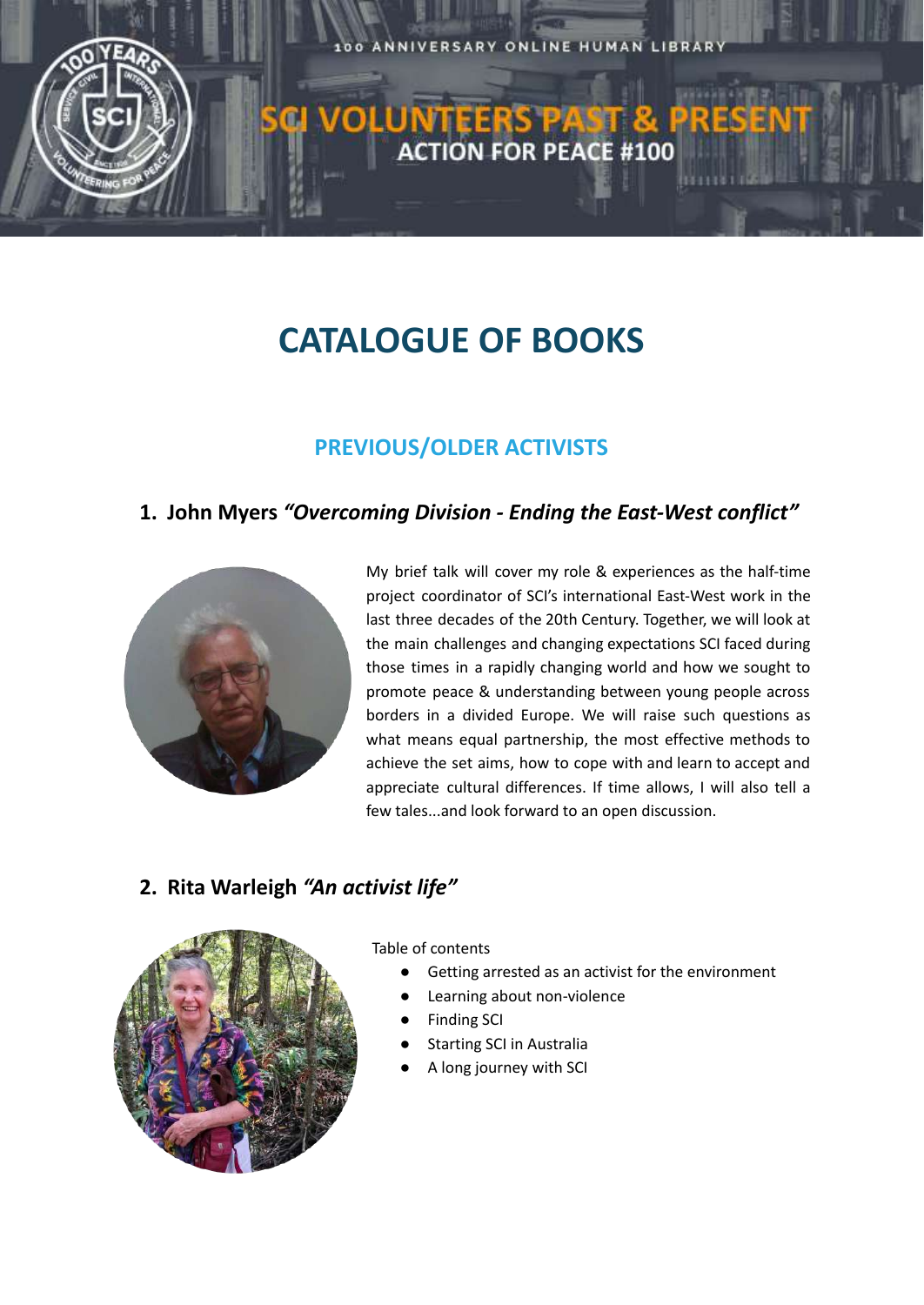#### **3. Gianni Orsini** *"The issue of peace: building the answers together"*



In the early eighties in the French branch of SCI, a conscientious objector performs his civilian service, as East-West exchange Officer. It is the time of perestrojka and the fall of the Berlin Wall. After his period of service, deeply touched by his experience, he continued to be involved in SCI. He slowly understands that "Transforming the conflicts while growing together", while taking - always - into account the context of the conflict/s, is the very essence of peace building dynamics. The worldwide geopolitical changes accompanying the east-west upheaval are now becoming really huge. The world becomes more and more local-global and

intrinsically interdependent. Many years later, the pandemic just confirms this new reality: the global village is our common house. The necessity to re-think and re-build together the - SCI - vision of peace is on the agenda again.

## **4. Stephen Nah** *"The Challenge, excitement and joy of volunteering over 5 Decades"*



I would like to share the interesting different challenges one is expected to encounter when engaged in volunteering activities in one's 20s, 30, 40, 50 and 60s... as one has to balance with career, family and other social commitments. Guess what's the payback?? Come chat with me...

## **5. Helen Honeyman** *"How SCI led me 'by chance' into cross-community work"*



While teaching in Canada in 1965, I joined a workcamp run by SCI USA in Illinois. The workcamp was a personal life-changer. I stayed on working there for a further 6 months working with mixed groups of disadvantaged Black, White and Latino kids. On return I joined the UK branch of SCI. In 1970 I was persuaded to lead a playscheme workcamp for 2 weeks in Belfast. I am still here, 50 years later, many SCI experiences richer and still involved in cross-community work. Needless to say that my book has many more chapters. Please come and experience my book….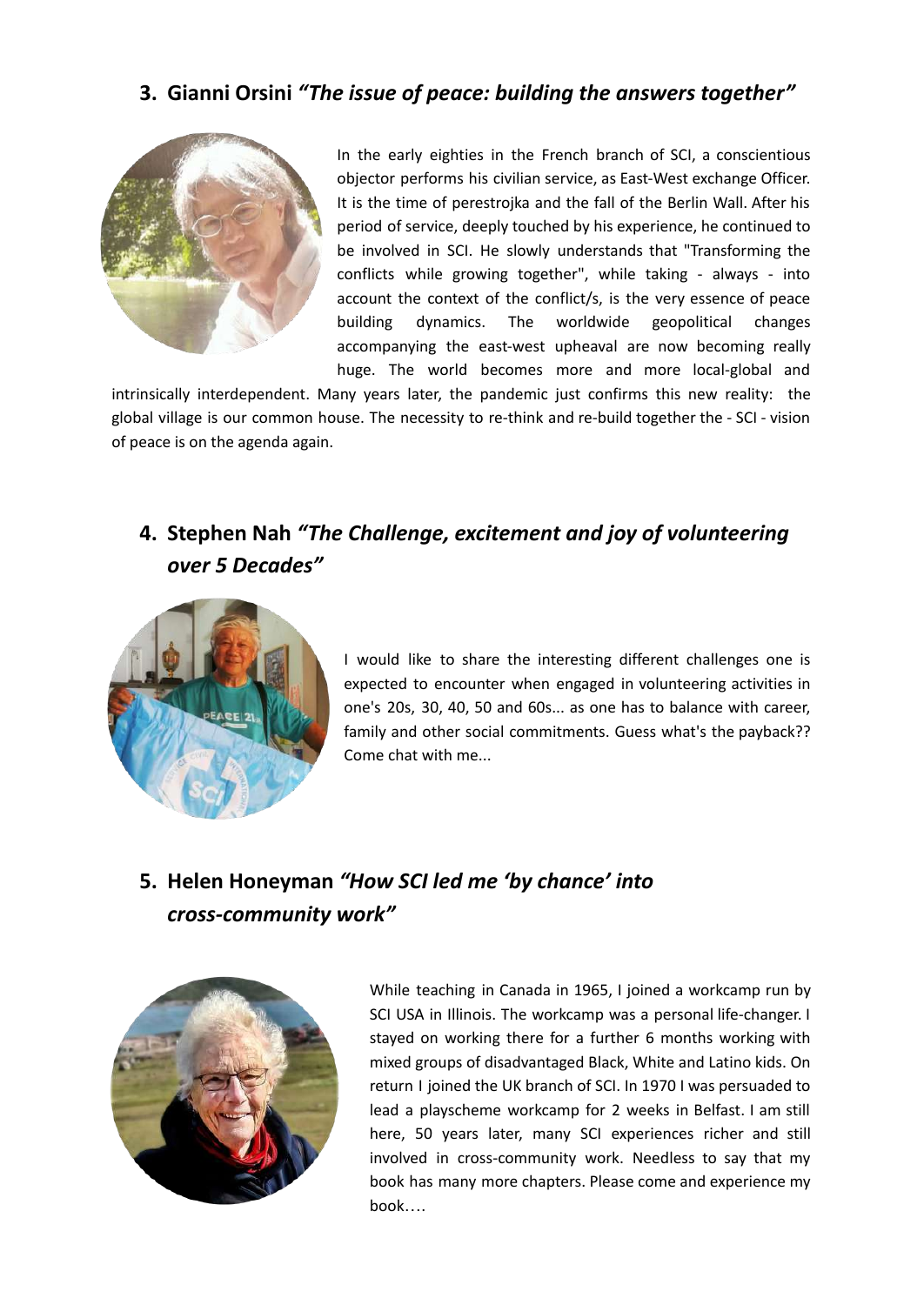#### **6. Nigel Watt** *"The Joy of Internationalism"*



Nigel Watt discovered workcamps in 1955 and this influenced his whole life. This book traces his unusual career in which SCI played a major part. Starting as a conscientious objector he went to work in Africa as a young man and when working for IVS, the British branch, and later as Director of CCIVS he played an important role in supporting the development of voluntary service in Africa by Africans. Volunteering in India in 1960 he met SCI leaders there, and afterwards as a staff member of IVS he was responsible for a programme of LTVs but he learned more about the international movement and tried to steer IVS into ever closer cooperation with the other branches. Most recently he has played a part in

supporting the creation of NAVO, the all African volunteering platform.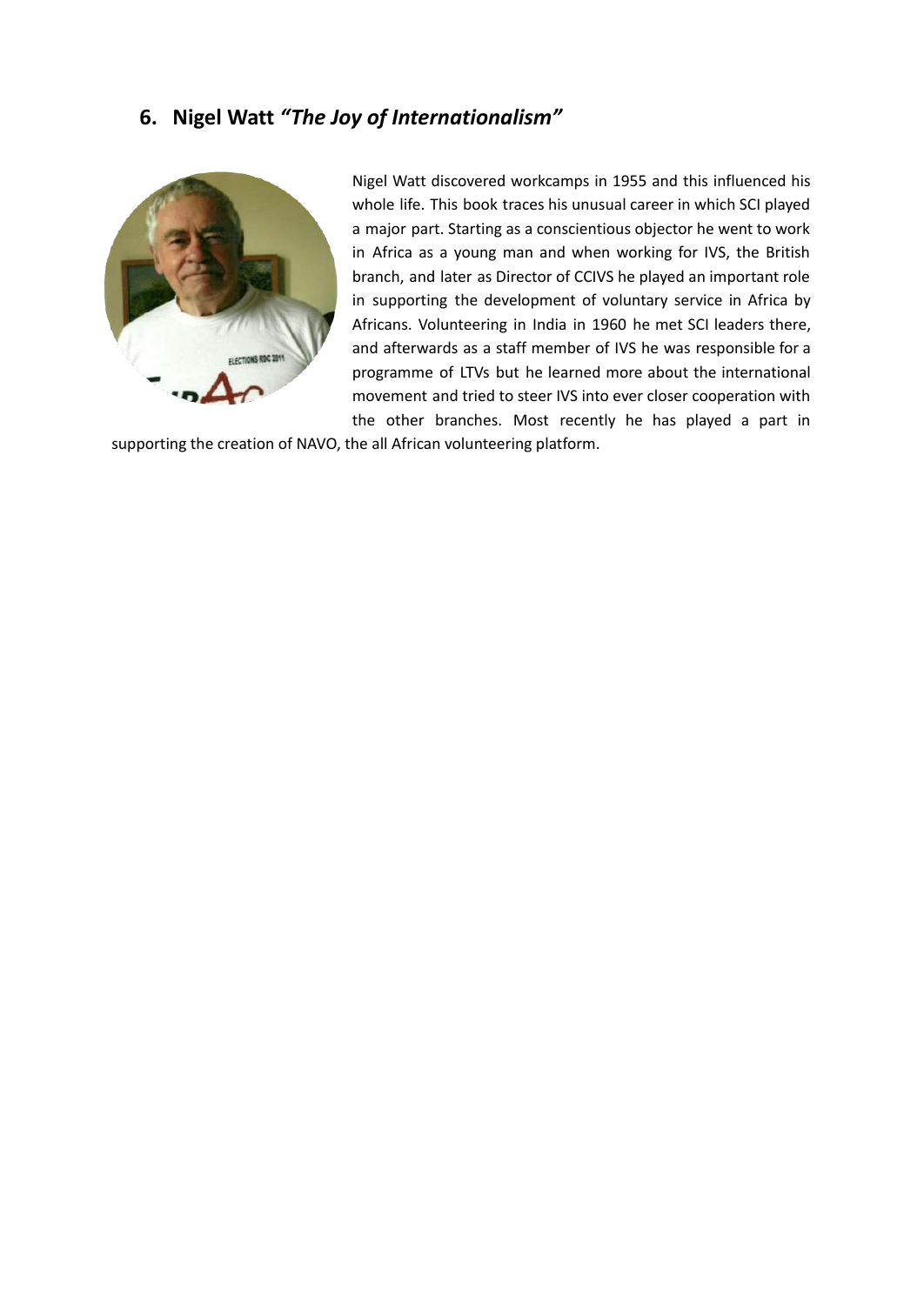#### **NEW/PRESENT ACTIVISTS**

#### **7. Zahra Farook** *"The liberated 'Muslim woman'"*



There are so many misconceptions about Muslims, especially Muslim women. These also vary depending on your location. But some of the most common include: Muslim women with hijab are oppressed, they get married at a young age, they can't travel alone. For the first time, I moved out of my comfort zone (Sri Lanka) in 2017 to start my EVS volunteering at SCI International Secretariat (IS). I was 25, single and a working woman at the time I joined the IS. I was part of Peers to Peace project, and took leadership roles in many activities . I am passionate about sharing my experiences.

### **8. Sylvie Gosme "***Joining the right organization for the wrong reasons"*



Summer 2004 - my main motivation to apply for a SCI workcamp is to get a Visa for Russia. Seventeen years later, I'm still around, and even became the president of the Belgian French-speaking branch. A few years back, I was wondering if I should move on, but during a workshop on systemic constellations the universe told me that SCI brought me joy. Borrow me to know more about how SCI does that...

#### **9. Liliia (Lili) Stepchenko** *"Pioneer of online workcamps"*



Since March 2020 I had been doing a long-term volunteering service in SCI-Germany as a Placement Officer, notwithstanding the COVID-19 outbreak and the lockdown till the beginning of September 2021. All my volunteer experience ought to be saturated and unforgettable looking back at the previous experiences of other volunteers. Instead the current situation dictated its own rules and I developed my own way of volunteering. To "read" more - choose this book